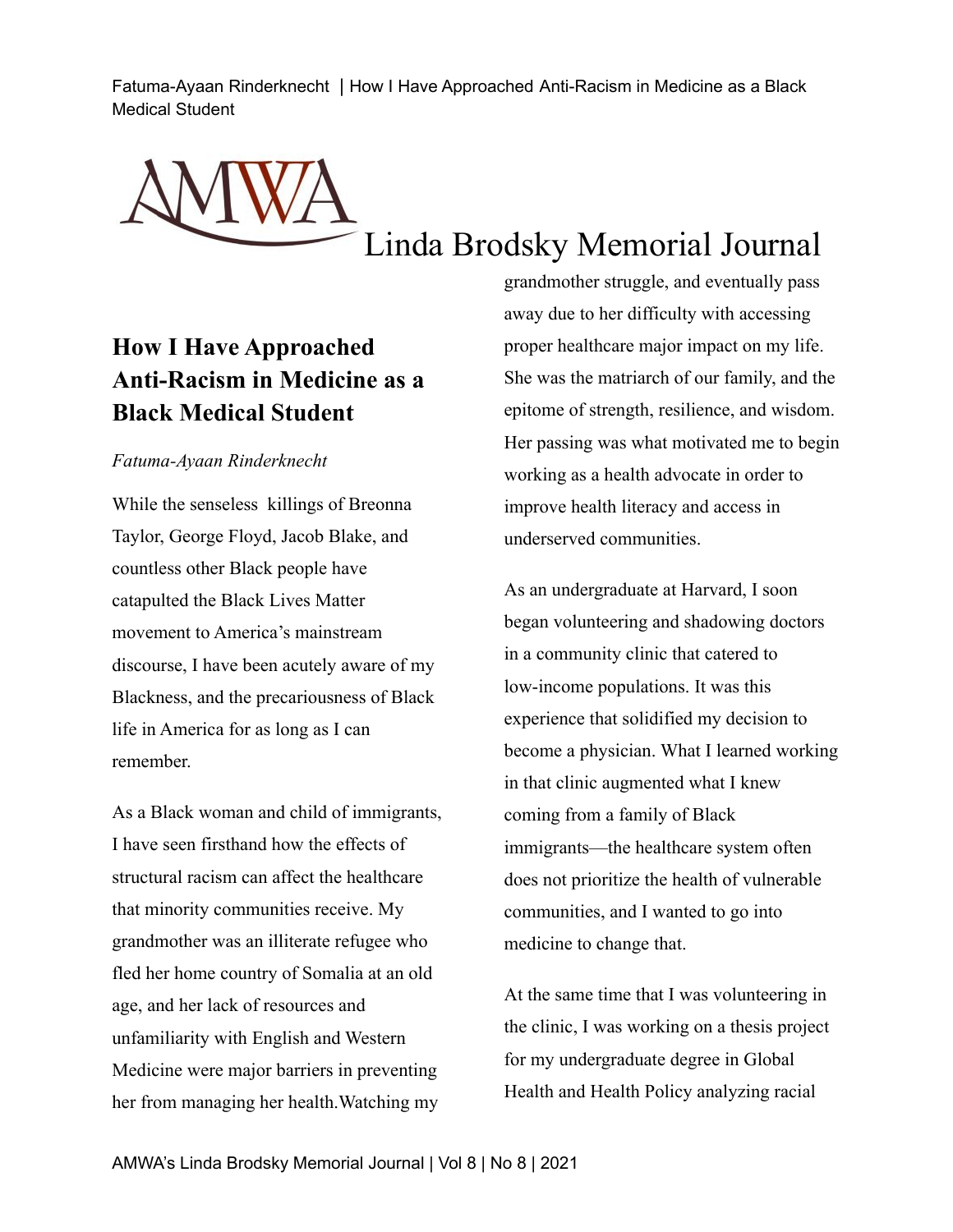Fatuma-Ayaan Rinderknecht | How I Have Approached Anti-Racism in Medicine as a Black Medical Student

disparities in breast cancer mortality rates. In the US, Black women are much more likely to die from breast cancer than white women. Looking into causative factors, I found that Black women were much less likely to finish all suggested rounds of chemotherapy and less likely to undergo therapeutic surgery or stop early, because they did not trust their providers or fully know the importance of these treatments. As a Black woman, I was intensely struck by the gaps in health equity that lead to poor outcomes for Black patients in the US. Spurred on by my family background, research, and volunteering, I wanted to do my part in reducing health disparities. I started my own blog, "*Healing Points,*" which focuses on discussing issues at the intersection of public health and social justice.

When it came time to choose a medical school, I decided to enroll in the PRIME-US program, which is a five year track at UCSF for medical students who are committed to working with underserved communities. I am currently pursuing a dual MD/MS degree through the UCSF-UC Berkeley Joint Medical Program, and focusing my Masters Thesis on identifying structural barriers to care for patients with Hidradenitis

Suppurativa - a dermatological condition that disproportionately affects Black women. In addition to my Masters Thesis research, I am also helping lead a research project that aims to identify racial bias in dermatological treatment. I plan to continue working on research and community interventions that will contribute to better care and outcomes for Black patients in the field of dermatology.

In addition to health equity research, I have also committed my time as a medical student to promoting antiracism and diversity within the field of medicine. I co-founded my school's chapter of the White Coats for Black Lives organization. As the Advocacy Director, I helped to garner a substantial grant in order to create a longitudinal mentorship program for pre-medical students who are underrepresented (URM) in medicine. I have created a successful mentorship program for over 100 Black and URM pre-med students across the country, and set them up with med student mentors to guide them along the admissions path. As the Chair of my school's AMWA chapter, I have also been involved in mentoring young women interested in pursuing medicine.